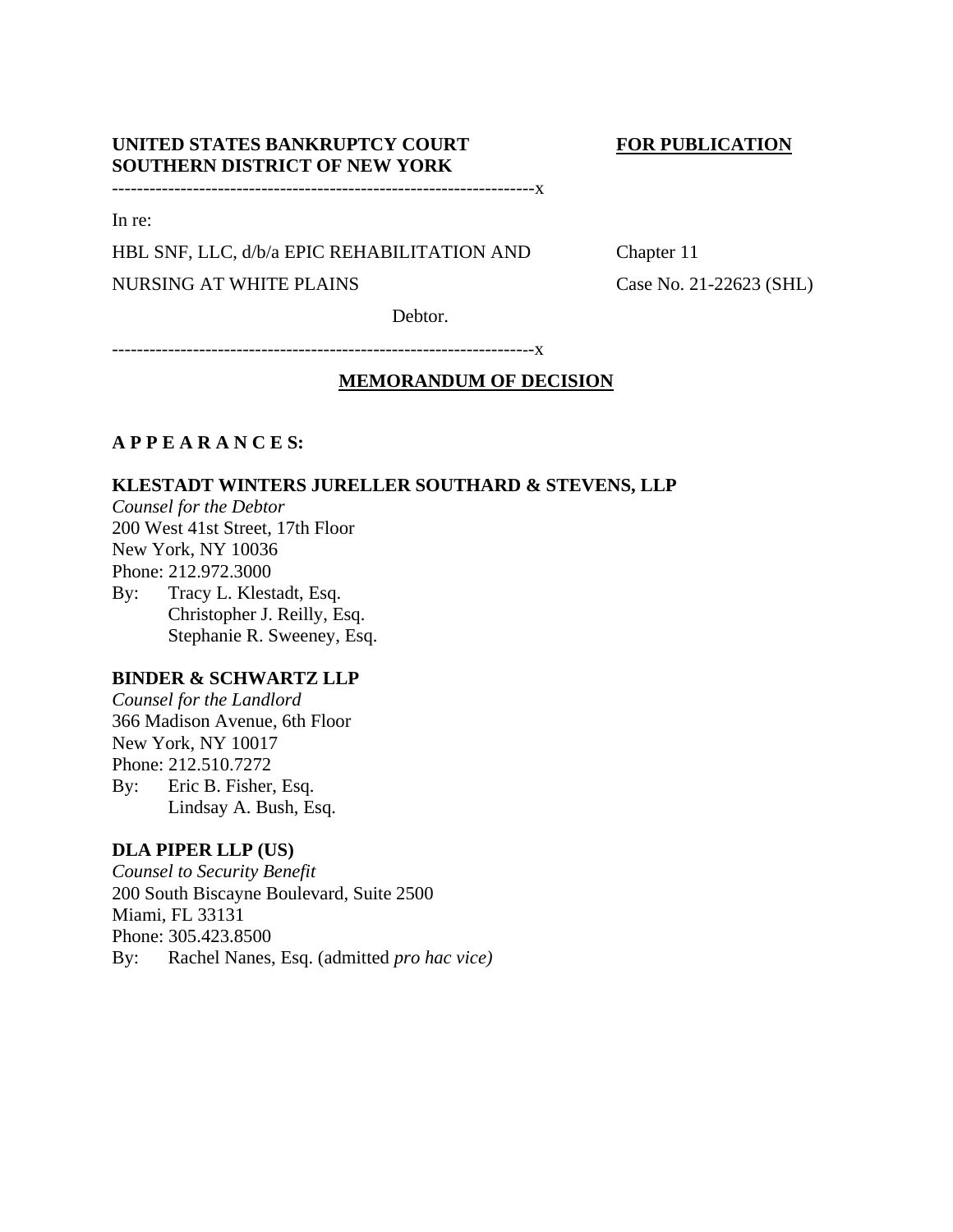# **SEAN H. LANE UNITED STATES BANKRUPTCY JUDGE**

Before the Court are two motions. The first is the motion of the Debtor HBL SNF, LLC, d/b/a Epic Rehabilitation and Nursing at White Plains (the "Debtor") seeking to extend the time to file a Subchapter V plan of reorganization (the "Extension Motion") [ECF No. 84].<sup>1</sup> The second is the motion of Security Benefit Corporation for either a determination that the automatic stay does not apply to litigation it wants to file or in the alternative, for relief from the automatic stay to pursue such litigation (the "Motion for Stay Relief") [ECF No. 92]. The Debtor's landlord, White Plains Healthcare Properties I, LLC (the "Landlord") has objected to both of these motions. For the reasons explained below, the Court grants each motion.<sup>2</sup>

### **BACKGROUND**

The Debtor is a 160-bedroom skilled nursing and rehabilitation facility located at 120 Church Street, White Plains, New York which opened in late 2019. *See* Declaration of Lizer Jozefovic Pursuant to Local Bankruptcy Rule 1007-2 and in Support of the Chapter 11 Subchapter V Petition and First Day Motions ¶ 7 (the "First Day Declaration") [ECF No. 3]. In and around 2015, the Debtor entered into agreements with the Landlord for the construction and financing of the Debtor's care facility. *Id.* at ¶ 9. The Debtor and the Landlord entered into the Amended and Restated Operating Lease in November 2015. *See* Amended and Restated Operating Lease [ECF No. 58-6]. In furtherance of the Landlord's obligation to secure financing, the Landlord entered into a number of agreements with Security Benefit in August 2017, including a Construction Loan Agreement [ECF No. 72-1], a Mortgage, Assignment of

References to the Case Management/Electronic Case Filing ("ECF") docket are to Case No. 21-22623 (SHL) unless otherwise specified.

<sup>&</sup>lt;sup>2</sup> This written decision explains in more detail the Court's bench ruling on these motions on January 27, 2022.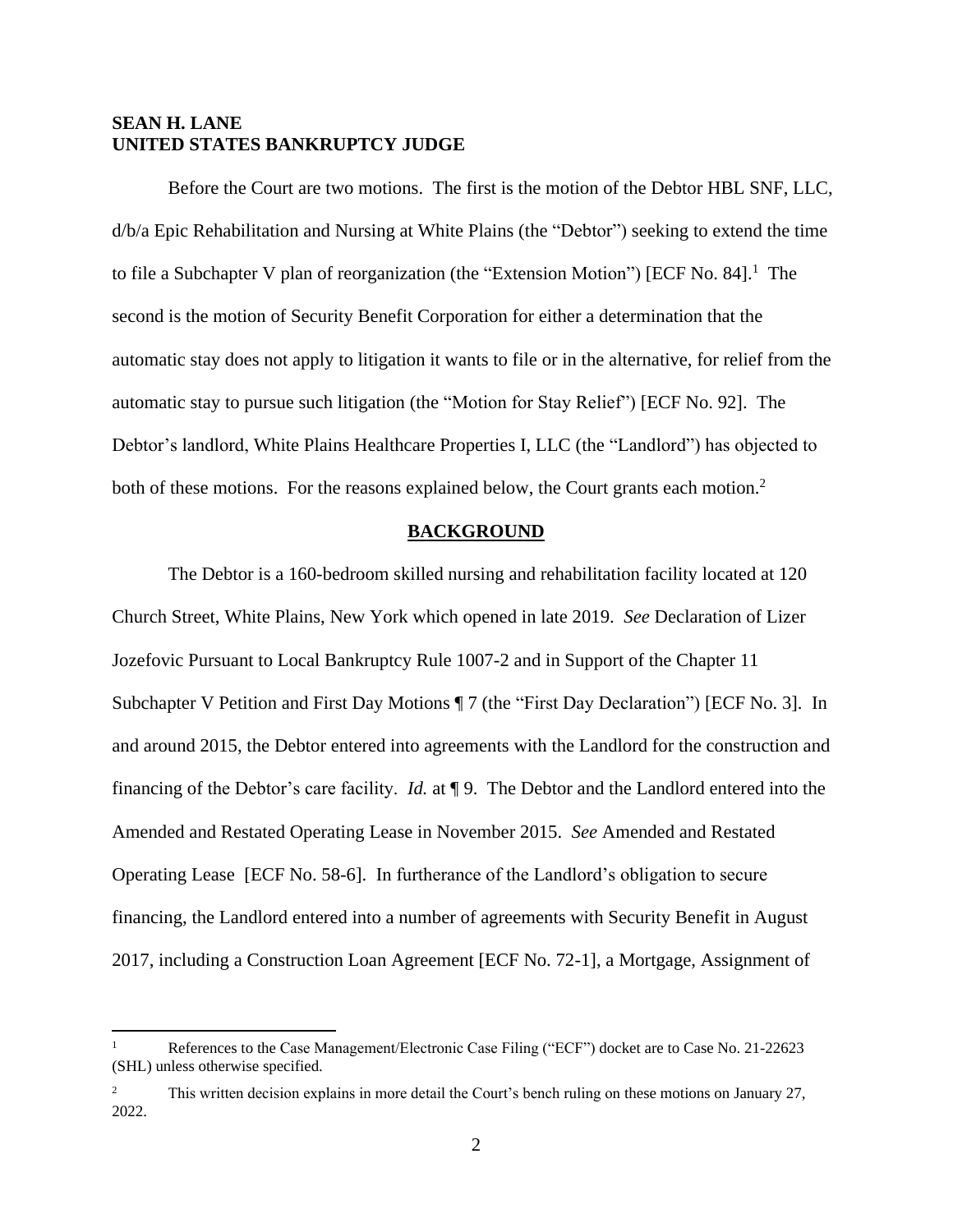Leases and Rents, Security Agreement and Fixture Filing [ECF No. 72-2], and an Assignments of Leases and Rents [ECF No. 72-3]. Also in the summer of 2017, the Debtor, the Landlord, and Security Benefit entered into the Security Agreement, Assignment of Leases and Rents and Fixture Filing [ECF No. 72-4].

Prior to the bankruptcy, the Landlord filed litigation against the Debtor claiming that the Debtor's lease with the Landlord had already been terminated. After this bankruptcy filing, the lease litigation was removed to this Court. *See* Adv. Pro. No. 21-07096. Additionally, Security Benefit initiated two foreclosure proceedings in 2021 against the Landlord in New York State Supreme Court, Westchester County, both alleging the Landlord had defaulted on its loan obligations to Security Benefit. *See* Motion for Stay Relief ¶ 15. Both of those foreclosure cases were dismissed because of the foreclosure moratorium in New York State due to the COVID-19 pandemic. *See id.*

On November 1, 2021, the Debtor filed its petition under Chapter 11, Subchapter V of the Bankruptcy Code [ECF No. 1]. That same day, the Debtor filed the motion to approve debtor-inpossession ("DIP") financing and authorize the Debtor's use of cash collateral [ECF No. 11]. After a first day hearing, the Court granted interim approval of the DIP financing motion and authorized the Debtor to: (1) obtain post-petition financing and grant security interests and superpriority administrative expense status with respect to the DIP collateral; (2) make use of cash collateral to the extent that it is necessary; (3) modify the automatic stay; and (4) schedule a final hearing on the DIP financing motion. *See* Order, dated Nov. 8, 2021 [ECF No. 34]. In advance of the final hearing on the DIP financing motion, the Debtor filed the proposed final DIP financing order that provided that all of the Debtor's lease obligations—i.e., the rent—would be paid going forward to Security Benefit based on the Assignment of Leases and Rents Agreement.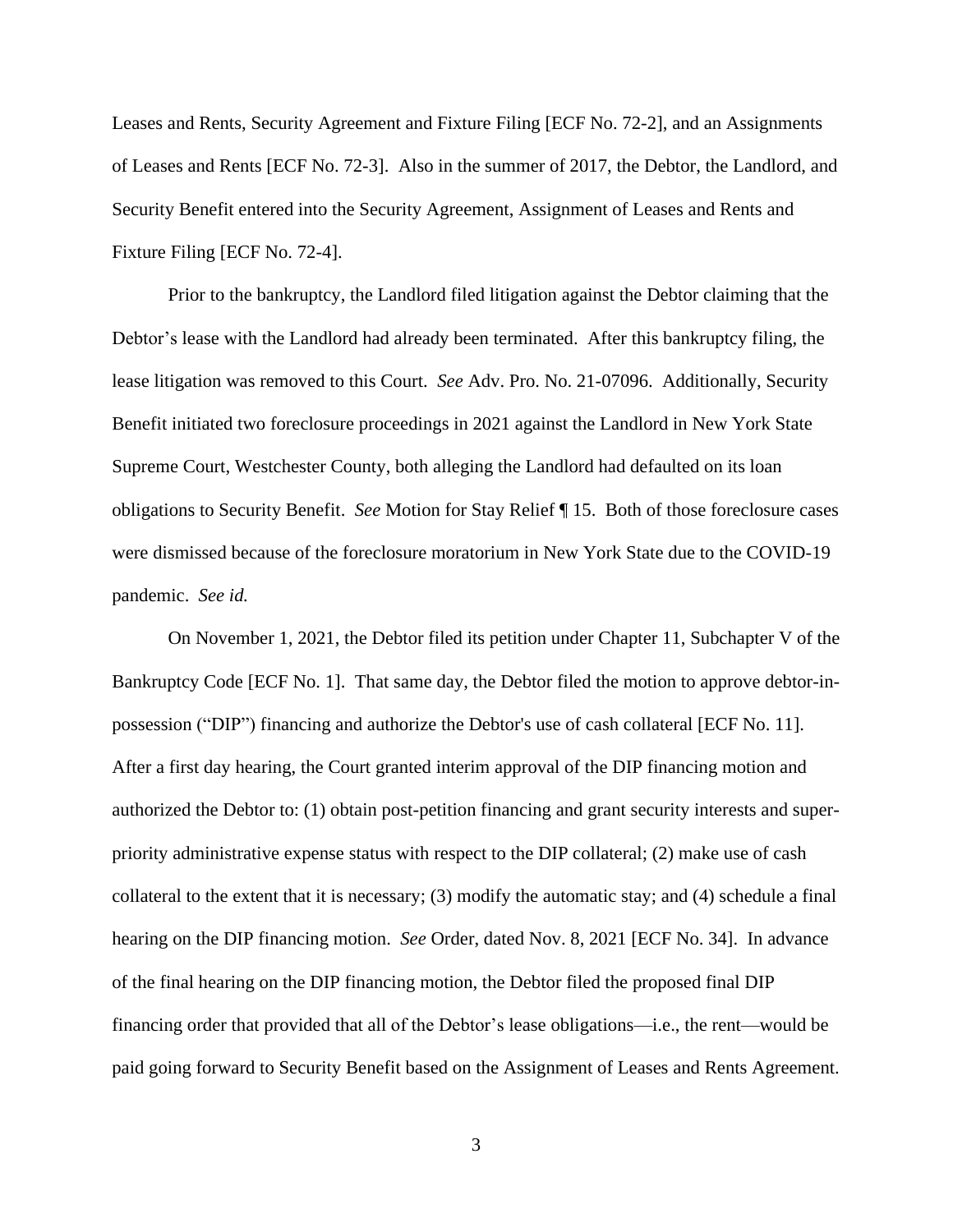As the Landlord had understood that it would continue to receive the rent, the Landlord objected to the proposed final DIP financing order, arguing that it was still entitled to the rent. Pending a decision on the rent issue, the Debtor deposited the December rent into an escrow account. Given the Landlord's objection, the Court approved a second interim DIP financing order with the financing necessary for the Debtor's operation through the end of December, while directing the parties to brief the rent issue. *See* Landlord's Objection to the Proposed Final DIP Order [ECF No. 61], Security Benefit's Response [ECF No. 72], and the Landlord's Reply [ECF No. 75]. The Landlord's objection was the only objection to the Debtor's request for final approval of DIP financing. The Court held a hearing on the Landlord's objection. *See* Hr'g Tr., dated Dec. 21, 2021 [ECF No. 80]. The Court ruled in favor of the Landlord. *See* Hr'g Tr., dated Dec. 23, 2021 [ECF No. 81]. Finding that Security Benefit had not taken sufficient affirmative steps to perfect an assignment of the rent, the Court directed the Debtor to pay the rent to the Landlord. *Id.* But the Court's decision was without prejudice to a future application by Security Benefit based on changed circumstances. *Id.* 

#### **DISCUSSION**

### **A. Extension Motion**

The Debtor here seeks an additional 90 days until May 2, 2022 to file its plan in the Subchapter V case. *See* Extension Motion ¶ 16. As explained in the Debtor's Extension Motion, the ongoing dispute between the Debtor and the Landlord concerning the Debtor's lease is one of the main reasons that the Debtor filed this bankruptcy. *See* Extension Motion ¶ 8 (citing the First Day Declaration). That litigation has now been removed to this Court, discovery has been conducted, and the Landlord's motion for summary judgment on the lease issue is scheduled to be heard on March 24, 2022. *See* Adv. Pro. No. 21-07096. The Debtor contends that resolution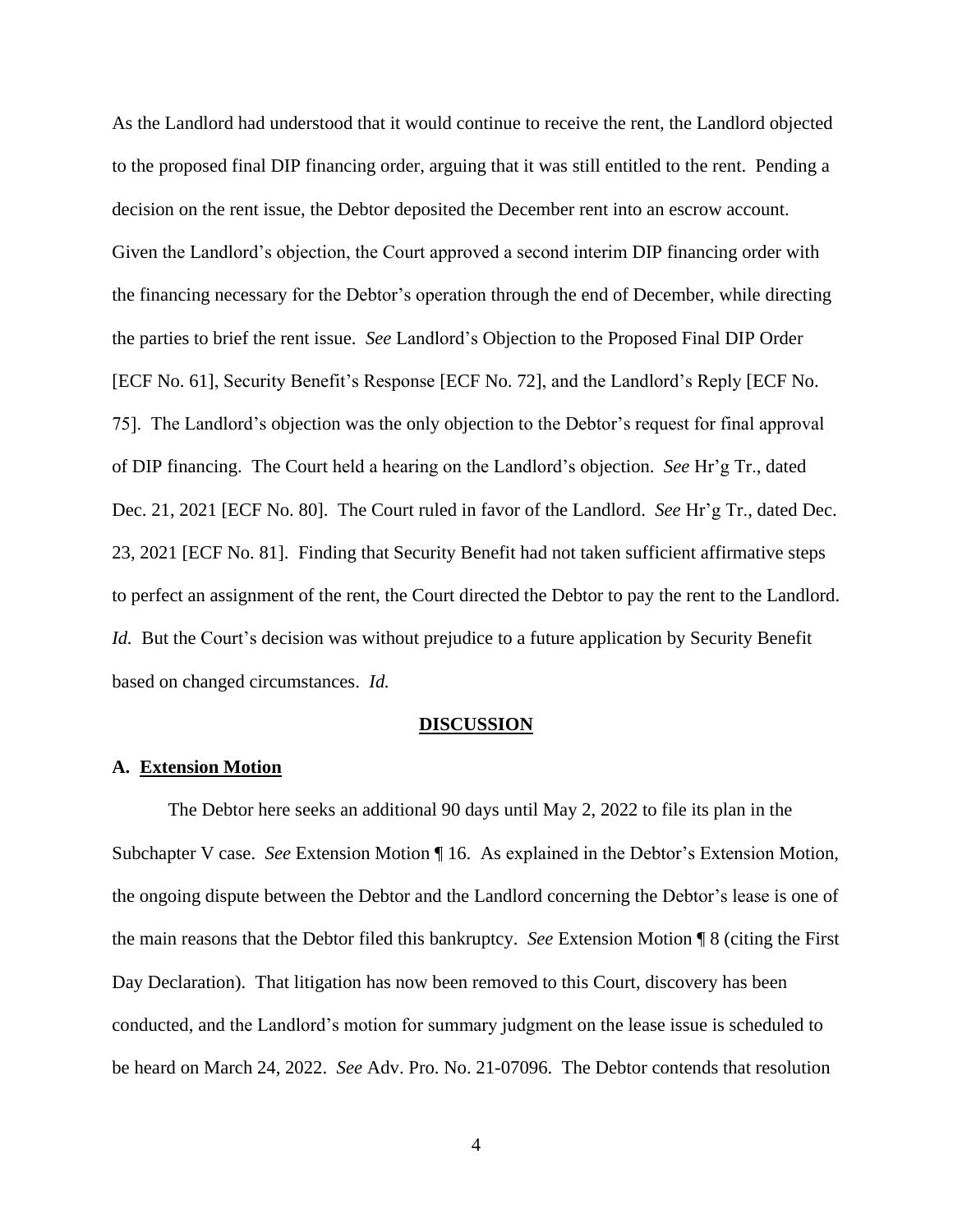of this litigation is critical to the Debtor's ability to successfully reorganize as the Debtor intends to assume the lease in this bankruptcy, if possible. *See* Extension Motion ¶ 9. Thus, the argument goes, that Debtor cannot file a meaningful plan of reorganization until a final determination is made with regards to the termination of the lease.

The Landlord opposes the Extension Motion [ECF No. 103]. The Landlord contends that: (1) the Debtor has delayed adjudication of the lease termination issue; (2) the Debtor has failed to show under Section 1189 of the Bankruptcy Code that the delay is warranted; and (3) delay in this instance is inconsistent with Subchapter V and harms the Landlord. *See* Objection, at 3, 4, 6. The Debtor filed a Reply, together with a supporting Declaration of Lizer Jozefovic [ECF Nos. 107 and 108].

### 1. Applicable Legal Standard

In a Subchapter V case, a debtor is required to file a plan within 90 days after the order for relief is entered when the case is first filed. 11 U.S.C. § 1189(b). However, the Court is permitted to extend that period if the need for more time "is attributable to circumstances for which the debtor should not justly be held accountable." *Id.* The burden of proof rests with the debtor to establish a basis for the extension. *In re Online King LLC*, 629 B.R. 340, 349 (Bankr. E.D.N.Y. 2021). The burden is stringent and a higher standard than the "for cause" standard in Section  $1121(d)(1)$  that governs extensions of time to file a plan in a traditional Chapter 11 case —that is, a case not under Subchapter V. *Id.* (citing *In re Seven Stars on the Hudson Corp.*, 618 B.R. 333, 344 (Bankr. S.D. Fla. 2020)). The strict standard reflects the goals of Subchapter V to move a case forward expeditiously, to keep expenses down for the debtor, and to provide the debtor with an accelerated path to reorganize*. Id.* at 349–350 (noting that—unlike a traditional Chapter 11 case—only a debtor may file a plan in a Subchapter V case).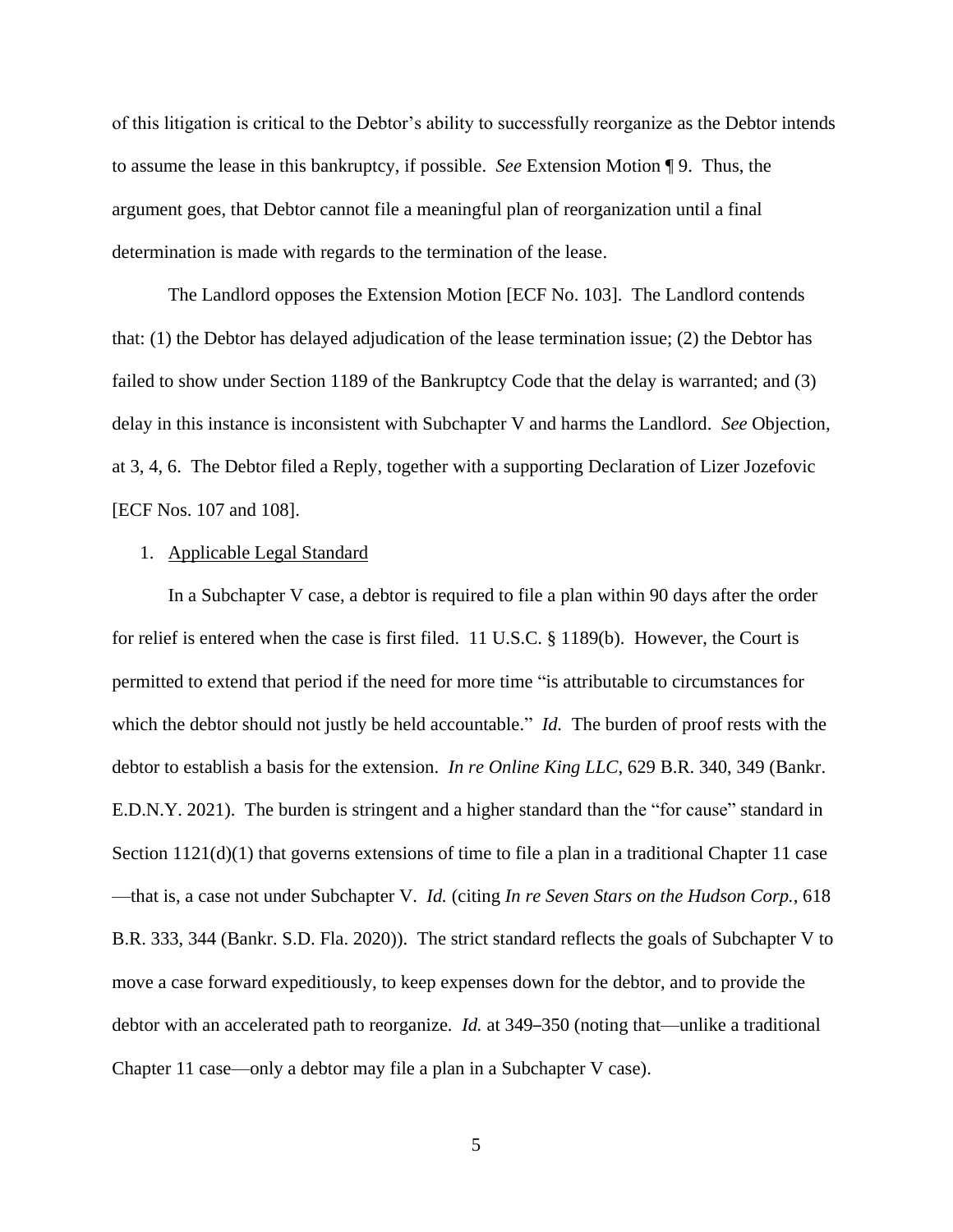But notwithstanding this strict standard, an extension may nonetheless be permissible under appropriate circumstances. In *In re Baker*, for example, the court granted a Subchapter V debtor a second extension of time to file a plan where: (1) certain government units had yet to file their proofs of claim because the Section 341 notice for government claims lacked a bar date; and (2) the debtor needed more time to determine his projected income due to the death of his brother. *In re Baker*, 625 B.R. 27, 35 (Bankr. S.D. Tex. 2020). While a plan technically could have been filed before the bar date passed, the court concluded that these missing claims would drastically alter the plan. *Id.* at 36. While the debtor could have brought this error to the attention of the court sooner, the court found that the misstep was not the fault of the debtor in the first instance. *Id.* at 37–38. The court granted a 45-day extension, even though 1.5 months had passed between the death of the debtor's brother and the deadline for filing the plan. *Id.* at 39, 41; *see also In re Trepetin*, 617 B.R. 841, 847–48 (Bankr. D. Md. 2020) (granting an extension under Section 1189 where the debtor converted the case from Chapter 7 with the court recognizing a need to balance the goals of speed and access to a realistic reorganization scheme).

On the other hand, courts have denied the request for an extension to file a plan where a Subchapter V debtor is relying on "a generalized excuse applicable to any business bankruptcy case." *In re Online King LLC*, 629 B.R. at 351. In *Online King*, the debtor sought an extension because of delay caused by: (1) the work involved in proposing a plan; (2) competing demands upon the debtor; (3) the intervening religious holidays; and 4) the COVID-19 pandemic. *Id.* The court found these justifications unpersuasive. *Id.* at 352–353; *see In re 5 Star Prop. Grp., Inc.*, 2021 WL 247782, at \*1 (Bankr. M.D. Fla. Jan. 20, 2021) (setting the extension motion for a hearing but noting the debtor's request cited only the need for more time to complete certain calculations and finalize its plan, facts that did not appear to satisfy the conditions for an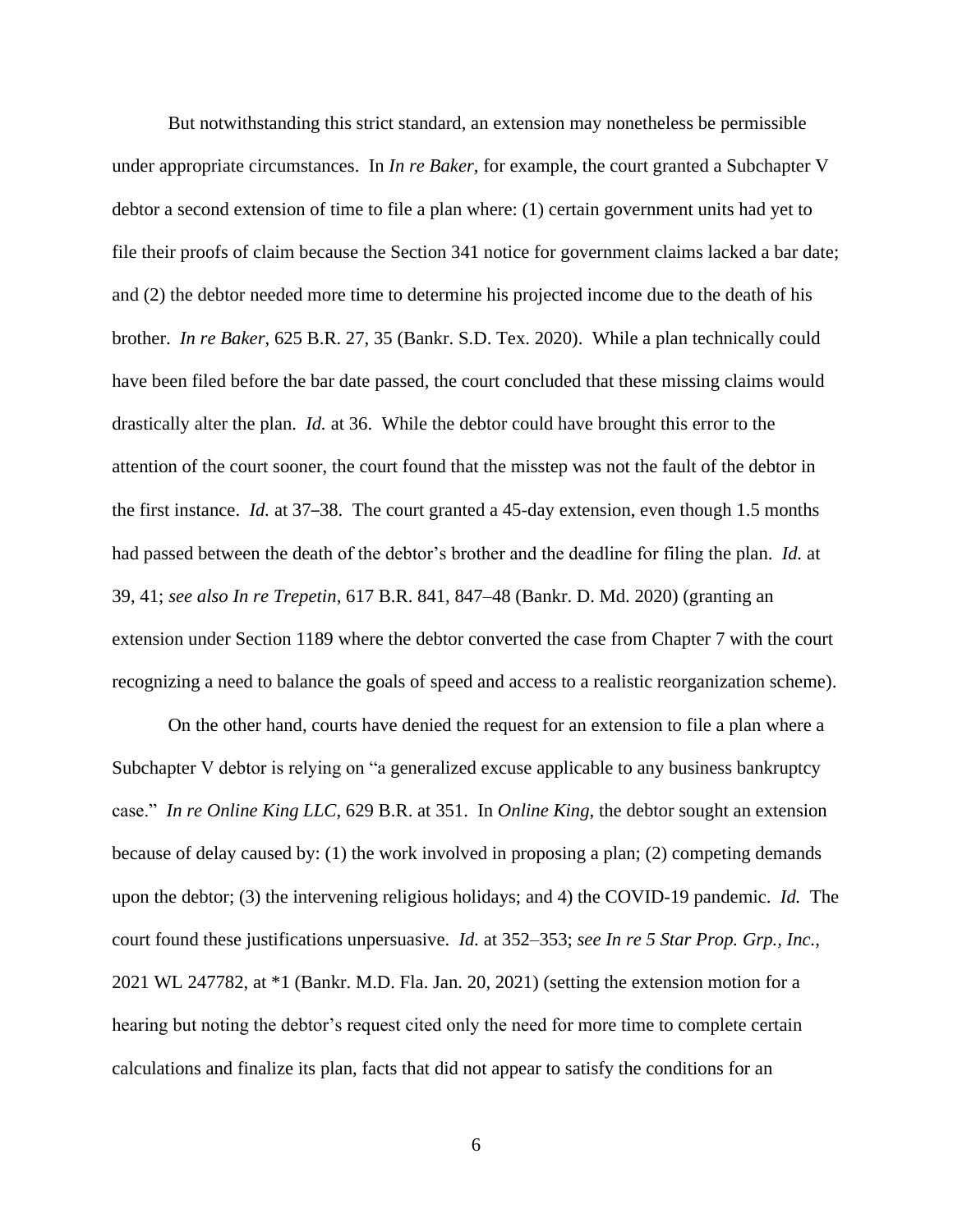extension under Section 1189(b)); *see also In re Trepetin*, 617 B.R. at 648–49 (noting that aspects of Subchapter V are based on Chapter 12 for family farmers and fisherman, which lacks the safeguards for creditors in Chapter 11, and that the time limitations to file a plan protect creditors from a debtor languishing in bankruptcy).

#### 2. An Extension Is Warranted

Applying all these principals here, the Court finds that the Debtor has satisfied its burden to show that an extension is appropriate. All parties agree that the status of the Debtor's lease with the Landlord is a threshold issue that must be resolved before any reorganization can occur. The parties differed as to whether discovery would be needed before deciding the merits of the lease issue and about how long such discovery should take. After hearing the parties' views on these questions, the Court entered a schedule for prompt litigation of the complex questions about the lease, with a short period of time for discovery and a briefing schedule culminating in a hearing in March 2022. *See* Letter Setting Discovery Schedule, dated Dec. 7, 2021 [Adv. Pro. No. 21-07096, ECF No. 21]. Given that the Court determined the litigation schedule, it is hard to see how the Debtor could be blamed for unduly delaying adjudication of the lease issue. Like *In re Baker*, it does not appear practical, fair, or wise to require the Debtor to file a plan when the central issue of the lease remains unresolved. In sum, the facts justifying the extension are ones for which the Debtor should not be justly held accountable and are not the type of "generalized excuses" rejected by other courts as insufficient under Section 1189.

In reaching its decision, the Court notes that an extension here does not unduly prejudice any party, including the Landlord. The lease litigation was, in fact, filed by the Landlord and thus the Landlord can hardly complain that all parties are taking time in the bankruptcy case to resolve it. While the Landlord would like the schedule for the litigation to be different, the Court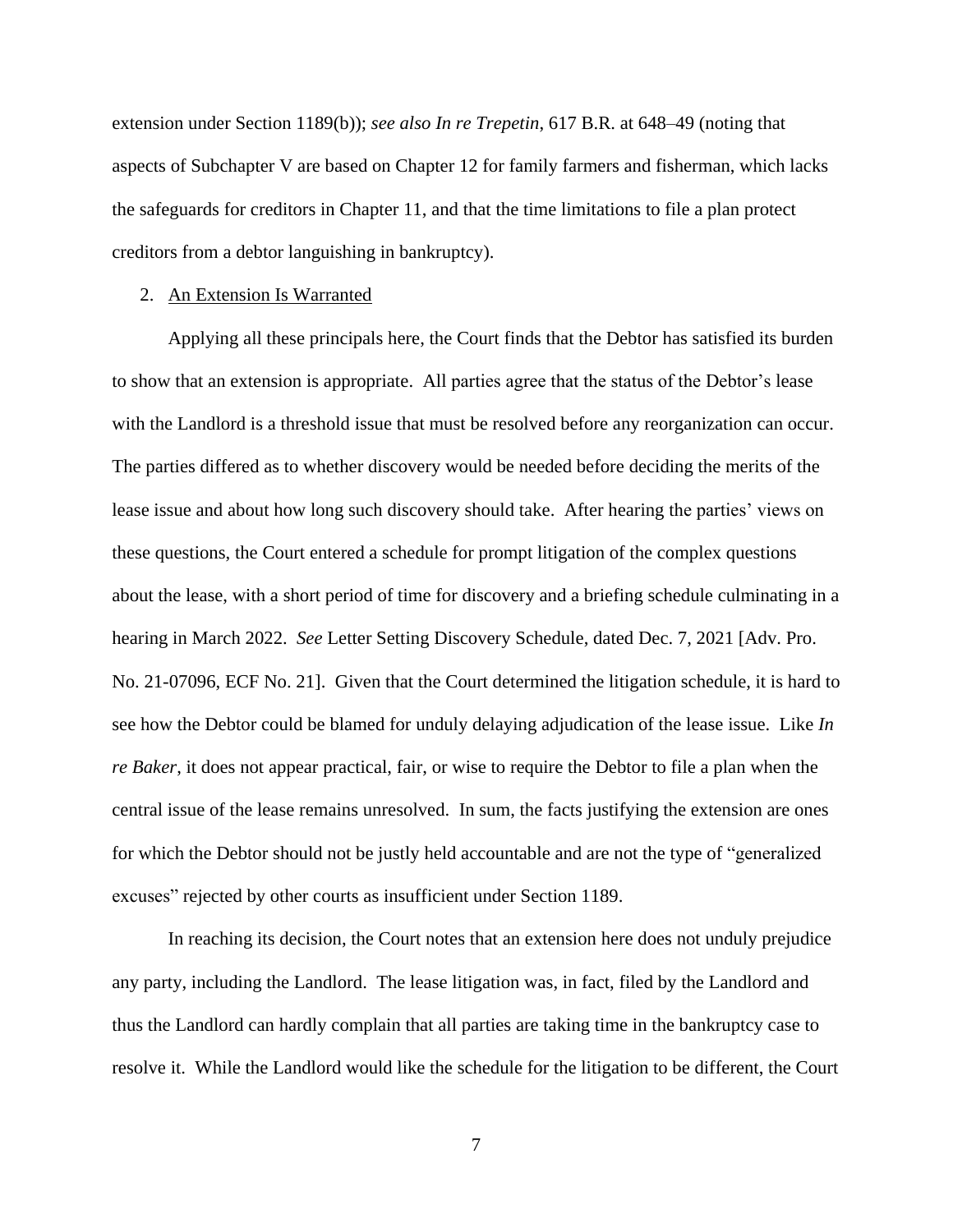has made its ruling as to what an appropriate schedule should be. And to the extent the Landlord's objection reflects a view that an inordinate amount of time has already elapsed in this case, the Court disagrees. This case was filed on November 1, 2021, and a first day hearing was held shortly thereafter. The issue requiring the most time and attention in the case thus far has been the litigation over the Debtor's motion for DIP financing. But the contested issue in that motion was who should receive the rents, a point of contention between Security Benefit and the Landlord. As Debtor's counsel explained at the final hearing on that motion, the Debtor simply needed to know who to pay as between Security Benefit and the Landlord. *See* Hr'g Tr., dated Dec. 21, 2021, at 48–49 [ECF No. 80]. As that litigation pit the Landlord against Security Benefit—rather than the Debtor—the Court cannot conclude that the Debtor unduly delayed the case to litigate an issue on which the Debtor was essentially agnostic.

While the Court overrules the Landlord's objection, the Court will grant the Debtor's Extension Motion only for a period of 60 days, rather than the requested 90 days. This result is consistent with the posture of the case. A 60-day extension will push the deadline past the summary judgment hearing on the lease issue, at which time the parties and the Court can assess the status of the case and rule on any further extension request, if necessary. Indeed, this incremental "wait and see" approach is sometimes used by bankruptcy courts when confronted with contested requests for an extension of a debtor's exclusivity period under Section 1121(d) in a tradition Chapter 11 case. *Cf. In re MSR Resort Golf Course, LLC*, Case No. 11-10372 (SHL) Hr'g Tr., dated June 29, 2011, at 236–248 [ECF No. 475] (discussing progress of the case in the context of future motions to extend exclusivity). This approach is also consistent with the Debtor's decision to opt to file its petition under Subchapter V—and its faster timetable—rather than proceeding as a traditional Chapter 11 debtor. But to be clear, the Court's ruling today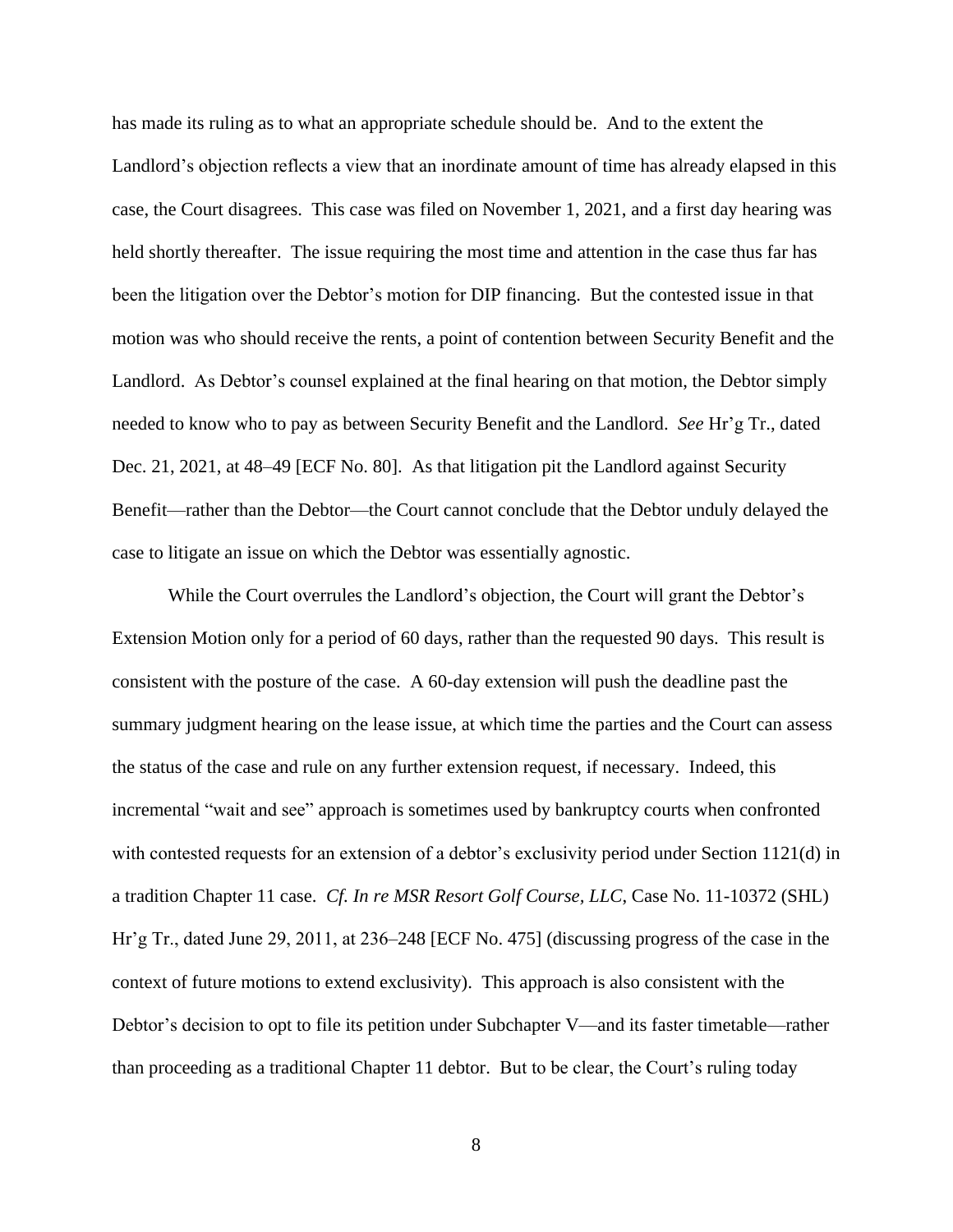reflects these practical considerations, and is not a finding that the Debtor has unduly delayed proceedings. As such, the Court's ruling today is without prejudice to a further application by the Debtor for an additional extension, if appropriate.

#### **B. Motion for Stay Relief**

The Court turns now to the Motion for Stay Relief filed by Security Benefit. As this Court explained above, Security Benefit and the Landlord entered into a number of agreements beginning in 2017 regarding the construction, financing, and lease of the facility where the Debtor operates. Security Benefit alleges that the Landlord has defaulted under these agreements. *See* Motion for Stay Relief ¶ 13. Based on that alleged default, Security Benefit now seeks permission to pursue its remedies against the Landlord in state court and requests a ruling from this Court that the automatic stay does not prevent Security Benefit from doing so. Security Benefit argues that the automatic stay does not apply to actions against the Landlord because it is not the Debtor and because Security Benefit does not intend to seek any relief against the Debtor in state court. *See* Motion for Stay Relief ¶ 25; *see also* Amended Reply of Security Benefit, at 5–6 [ECF No. 110]. To the extent that the Court concludes the automatic stay does apply to the legal proceedings contemplated by Security Benefit, Security Benefit seeks alternative relief in the form of lifting the stay so that Security Benefit can pursue its remedies against the Landlord. *See* Motion for Stay Relief ¶¶ 29–38; *see also Sonnax Indus., Inc. v. Tri Component Prods. Corp. (In re Sonnax Indus., Inc.),* 907 F.2d 1280, 1286 (2d Cir. 1990) (setting forth the standard for stay relief).

Notably, the Debtor has not opposed Security Benefit's Motion for Stay Relief. But the Landlord has. *See* Objection to the Stay Relief Motion [ECF No. 103]. The Landlord argues that any action taken by Security Benefit against the Landlord will directly impact the Debtor's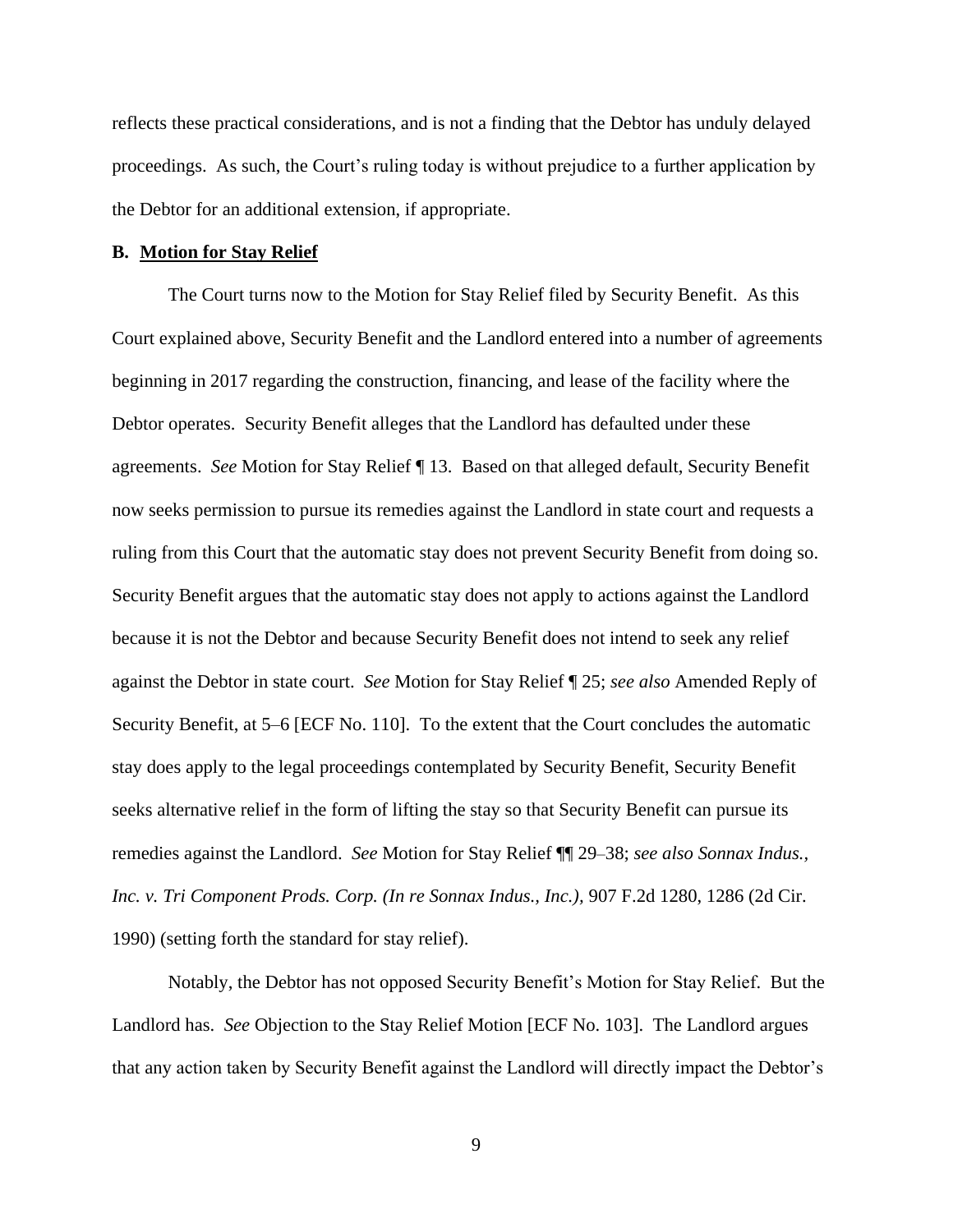property and ability to reorganize. *See* Objection ¶¶ 23–29. More specifically, the Landlord contends that lifting the stay will impact a purchase option that the Debtor has under its lease with the Landlord. *Id.* at  $\P$  23. The Landlord also argues that Security Benefit is not entitled to stay relief under applicable law. *Id.* at ¶¶ 32–38. The Landlord argues that, at a minimum, the stay should not be lifted until the lease termination issue is determined in the adversary proceeding. *Id.* at ¶¶ 39–47.

The parties' arguments on the Stay Relief Motion must be understood in the context of their dispute about the rent. The Debtor planned to pay the rent to Security Benefit, based on language in the relevant agreements that provides for an assignment of rents to Security Benefit. The Landlord disagreed, arguing that it was still entitled to receive the rent because Security Benefit had not taken sufficient affirmative steps to make the assignment effective. Notably, the discussion of affirmative steps centered around whether or not there was a pending foreclosure proceeding in state court by Security Benefit against the Landlord and if Security Benefit had taken steps to appoint a receiver to collect the rents. Ultimately, the Court ruled that Security Benefit had not taken sufficient affirmative steps to affect a successful assignment of rent such that Security Benefit was entitled to the rent. *See* Hr'g Tr., dated Dec. 23, 2021, at 21 [ECF No. 81]. The Court noted, however, that the ruling was without prejudice to a further application by Security Benefit if there were changed circumstances. By filing this Motion for Stay Relief, Security Benefit is essentially asking for permission to take such affirmative steps now and change the circumstances for any future request.

#### 1. Applicable Legal Standard

Section 362(a)(1) of the Bankruptcy Code provides that the filing of a bankruptcy petition: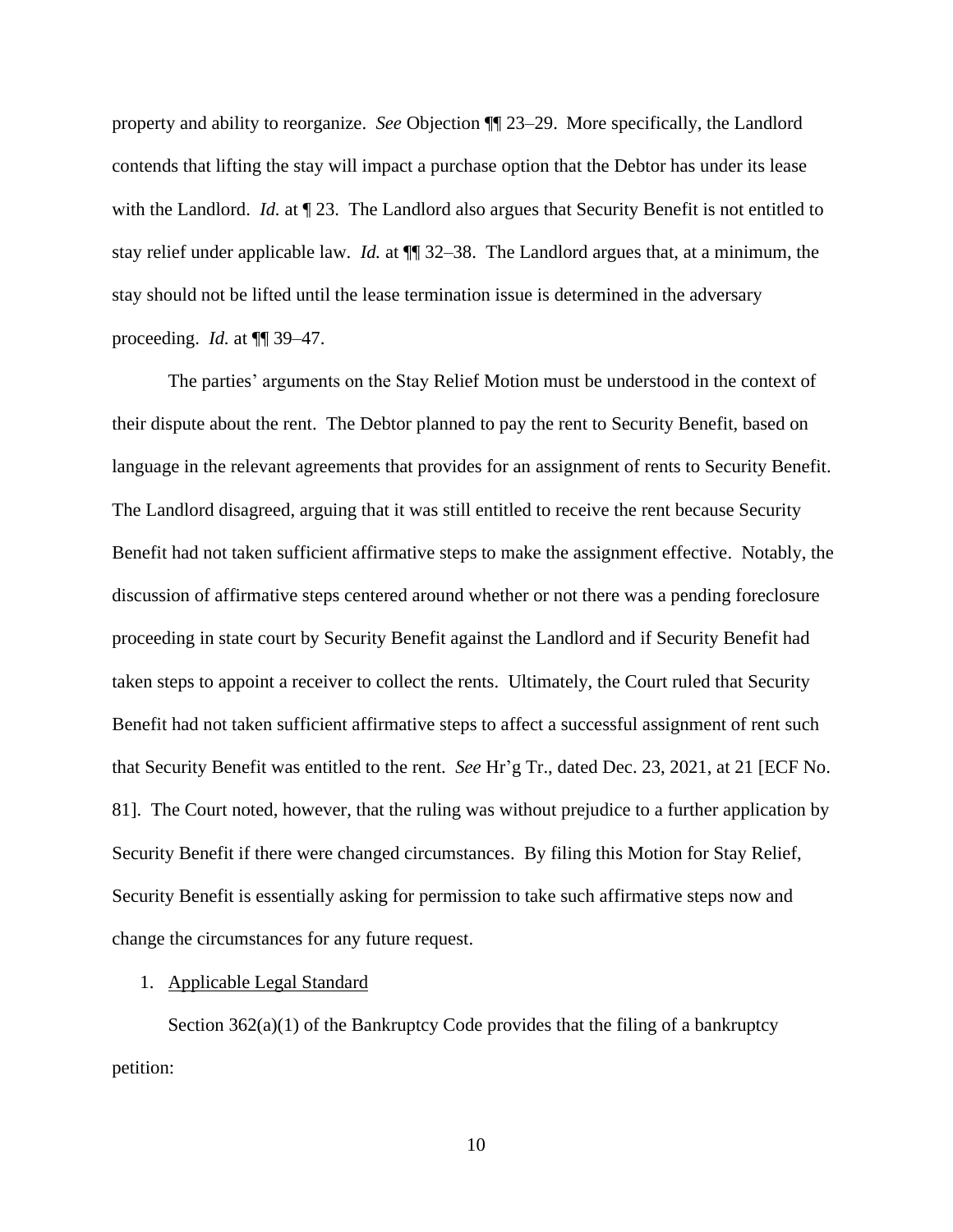operates as a stay, applicable to all entities, of—

(1) the commencement or continuation, including the issuance of employment of process, of a judicial, administrative, or other action or proceeding against the debtor that was or could have been commenced before the commencement of the case under this title, or to recover a claim against the debtor that arose before the commencement of the case under this title.

11 U.S.C. § 362(a)(1).

The automatic stay affords "one of the fundamental debtor protections provided by the bankruptcy laws." *Midlantic Nat'l Bank v*. *N.J. Dep't of Env't Protection*, 474 U.S. 494, 503 (1986); Collier on Bankruptcy ¶ 362.03 (16th ed. rev. 2013). The automatic stay is intended to "allow the bankruptcy court to centralize all disputes concerning property of the debtor's estate so that reorganization can proceed efficiently, unimpeded by uncoordinated proceedings in other arenas." *SEC v*. *Brennan*, 230 F.3d 65, 71 (2d Cir. 2000) (internal quotation omitted). Thus, the automatic stay "promot[es] equal creditor treatment and giv[es] the debtor a breathing spell." *In re Pioneer Commercial Funding Corp*., 114 B.R. 45, 48 (Bankr. S.D.N.Y. 1990); *see Lawrence v. Motors Liquidation Co. (In re Motors Liquidation Co.)*, 2010 WL 4966018, at \*5 (S.D.N.Y. Nov. 17, 2010). "[T]he automatic stay allows the bankruptcy court to centralize all disputes concerning property of the debtor's estate in the bankruptcy court so that reorganization can proceed efficiently, unimpeded by uncoordinated proceedings in other arenas." *In re Ionosphere Clubs, Inc.*, 922 F .2d 984, 989 (2d Cir. 1990). But it is well established that the automatic stay is generally "limited to debtors and do[es] not encompass non-bankrupt co-defendants." *Teachers Ins*. *& Annuity Assoc*. *v*. *Butler*, 803 F.2d 61, 65 (2d Cir. 1986); *Queenie, Ltd. V. Nygard Int'l*, 321 F.3d 282 (2d Cir. 2003).

If the automatic stay does apply, a party can request that the court lift it. Section 362(d)(1) of the Bankruptcy Code provides, in relevant part, that "[o]n request of a party in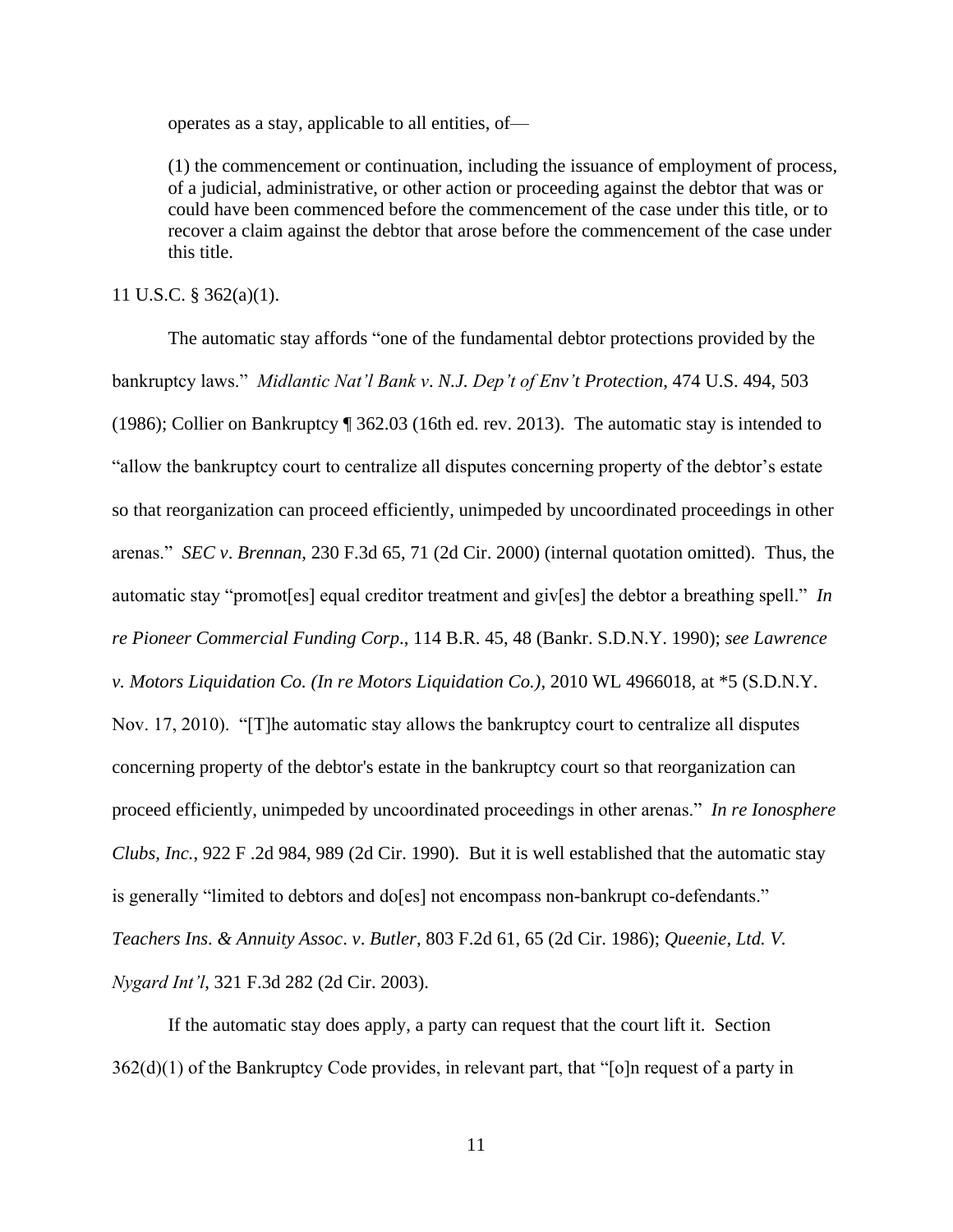interest and after notice and a hearing, the court shall grant relief from the stay . . . (1) for cause .

. . . " 11 U.S.C. § 362(d)(1). The Bankruptcy Code does not define "cause." In determining whether "cause" exists to lift the stay for prepetition litigation, courts in the Second Circuit consider the following factors (the "*Sonnax* Factors"):

(1) whether relief would result in a partial or complete resolution of the issues,

(2) the lack of any connection with or interference with the bankruptcy case,

(3) whether the other proceeding involves the debtor as a fiduciary,

(4) whether a specialized tribunal with the necessary expertise has been established to hear the cause of action,

(5) whether the debtor's insurer has assumed full responsibility for defending the action, (6) whether the action primarily involves third parties,

(7) whether litigation in another forum would prejudice the interests of other creditors, (8) whether the judgment claim arising from the other action is subject to equitable subordination,

(9) whether movant's success in the other proceeding would result in a judicial lien avoidable by the debtor,

(10) the interests of judicial economy and the expeditious and economical resolution of litigation,

(11) whether the parties are ready for trial in the other proceeding, and

(12) the impact of the stay on the parties and the balance of harms.

*In re Sonnax Indus., Inc.*, 907 F.2d 1280, 1286 (2d Cir. 1990); *In re N.Y. Med. Grp., PC*, 265

B.R. 408, 413 (Bankr. S.D.N.Y. 2001). Not all of the *Sonnax* Factors are relevant in every case,

and "cause" is a broad and flexible concept that must be determined on a case-by-case basis.

*Spencer v. Bogdanovich (In re Bogdanovich),* 292 F.3d 104, 110 (2d Cir. 2002) (citing *Mazzeo v.* 

*Lenhart (In re Mazzeo)*, 167 F.3d 139, 143 (2d Cir. 1999)). The moving party bears the initial

burden to demonstrate that "cause" exists to lift the stay. *See Sonnax*, 907 F.2d at 1285; *Capital* 

*Comm. Fed. Credit Union v. Boodrow (In re Boodrow)*, 126 F.3d 43, 48 (2d Cir. 1997). "If the

movant fails to make an initial showing of cause, however, the court should deny relief without

requiring any showing from the debtor that it is entitled to continued protection." *In re Sonnax*,

907 F.2d at 1285.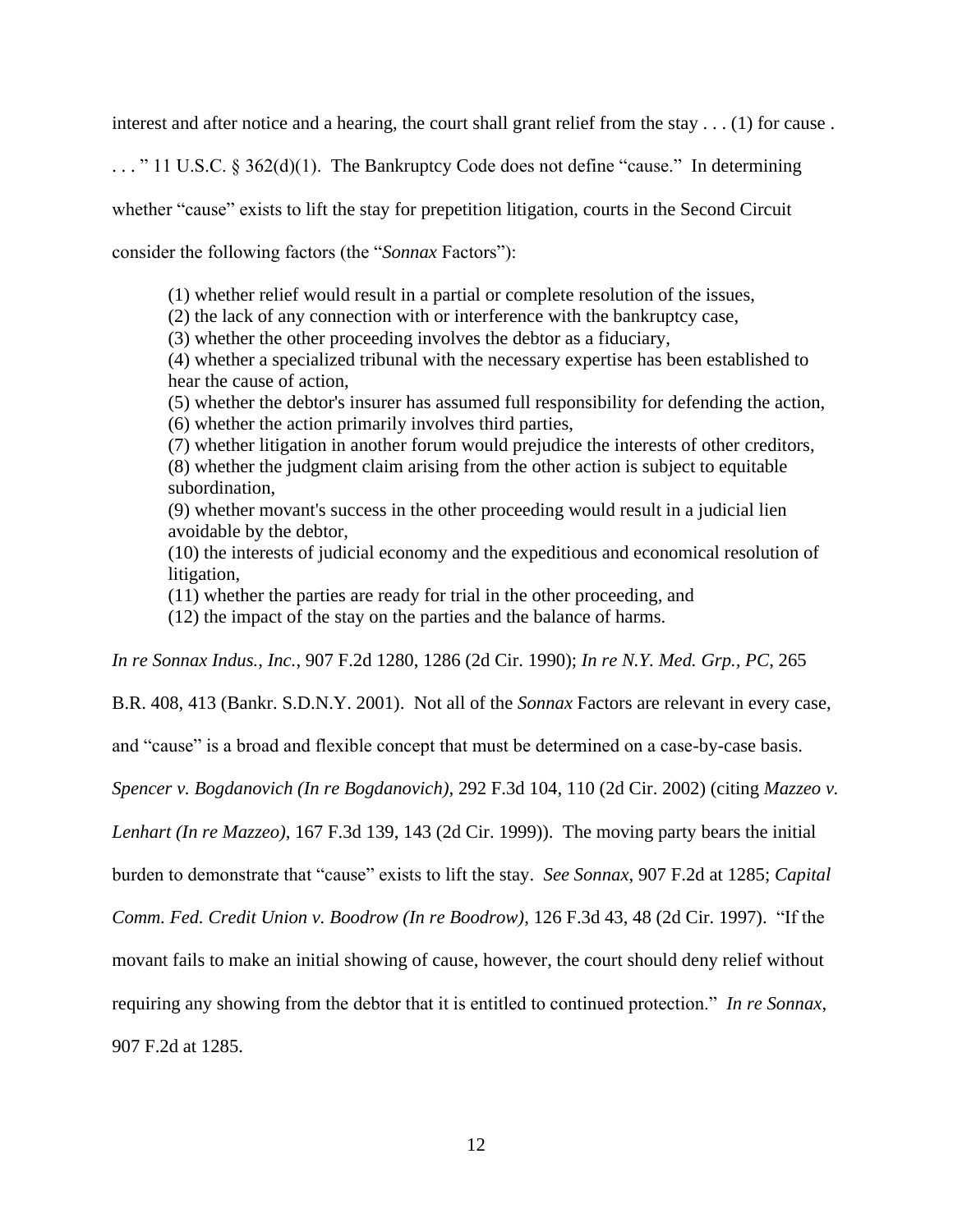### 2. Security Benefit Is Entitled to the Requested Relief

The Court here looks first to whether the automatic stay bars the litigation contemplated by Security Benefit. Security Benefit seeks to pursue remedies against the Landlord for alleged breaches under the loan documents. The Landlord is not the debtor in this bankruptcy, and the automatic stay is generally "limited to debtors and do[es] not encompass non-bankrupt codefendants." *Teachers Ins*. *& Annuity Assoc*. *v*. *Butler*, 803 F.2d at 65; *see In re Calpine Corp.*, 365 B.R. 401, 408 (S.D.N.Y. 2007). Neither the Debtor, nor the Landlord, has filed a motion asking the Court to extend the protection of the automatic stay to the Landlord. *See A.H. Robins Co. v. Piccinin*, 788 F.2d 994, 999 (4th Cir. 1986).

While it is true that the Debtor is the tenant on the property in question, Security Benefit argues they are not a necessary party to the foreclosure in New York. *See* Motion for Stay Relief ¶ 23 (citing *KVR Realties, Inc. v. Treasure Star, Inc.*, 445 N.E.2d 641, 641–42 (N.Y. 1983)). In fact, Security Benefit has represented to the Court that it will not name the Debtor as a party to the foreclosure action against the Landlord. *See* Security Benefit's Amended Reply, at 5 ¶ 2. 3 The Landlord nonetheless argues that Security Benefit's proposed course of action will run afoul of the stay. More specifically, the Landlord argues that a foreclosure of the property and subsequent removal of the Landlord will infringe on the Debtor's purchase option under the lease, thus impacting property of the bankruptcy estate. *See* Objection ¶¶ 23, 26 (citing *Harsh Inv. Corp. v. Bialac (In re Bialac)*, 712 F.2d 426, 431 (9th Cir. 1983)). But Security Benefit has made it clear that this concern is a hypothetical rather than actual one. Security Benefit has specifically represented in writing and open court that it will not seek to terminate the Debtor's

<sup>3</sup> Security Benefit cites *Polish Nat'l Alliance v. White Eagle Hall Co*., 98 A.D. 2d 400, 406 (N.Y. App. Div. 2d Dep't 1983) for the proposition that "[t]he absence of a necessary party in a foreclosure action simple leaves the party's rights unaffected by the judgment of foreclosure and sale."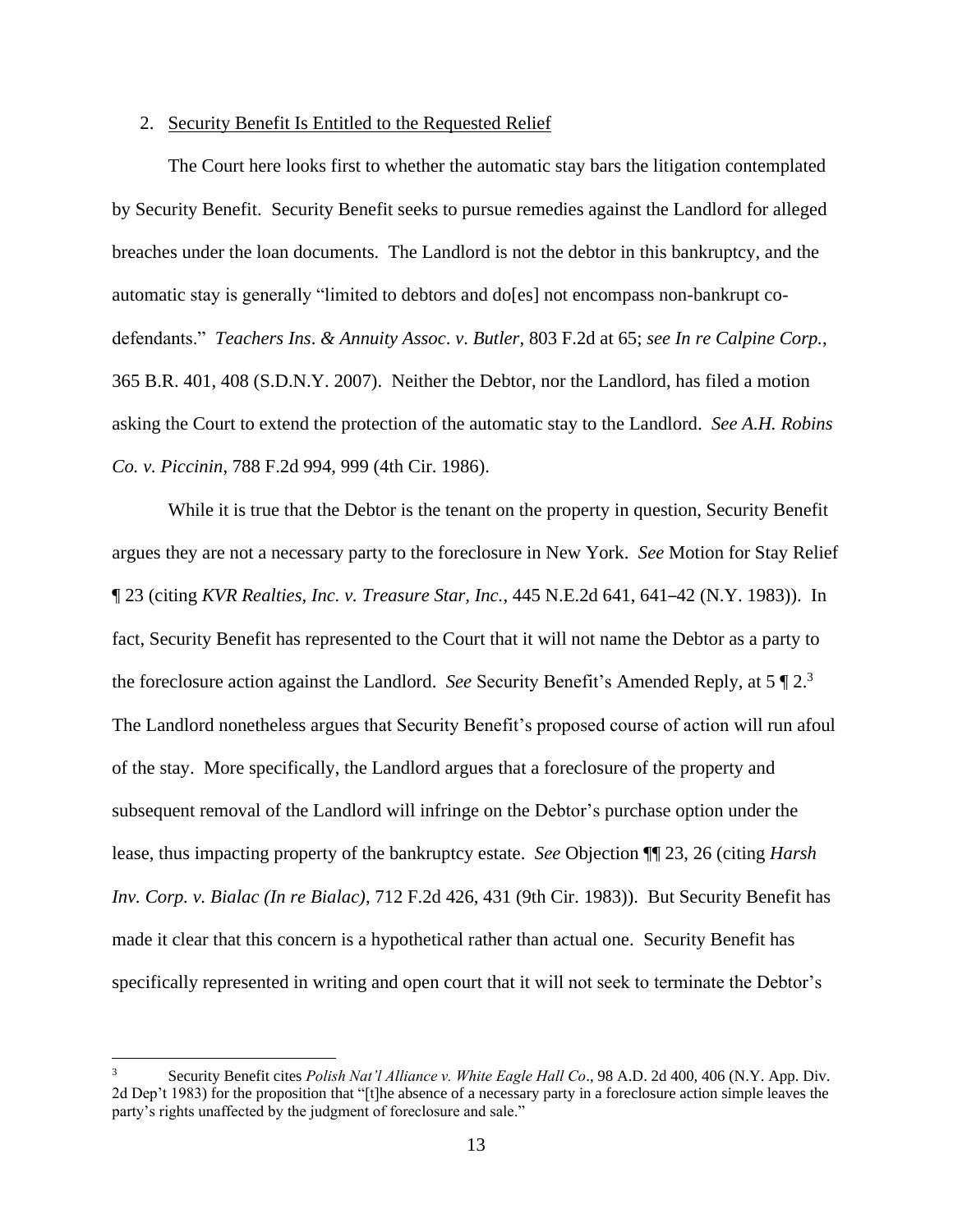lease with the Landlord, and the purchase option will remain intact. *See* Security Benefit's Amended Reply, at 5 ¶ 2.; *see also* Motion for Stay Relief, at 2, 4 (referencing the prepetition Subordination, Non-Disturbance and Attornment Agreement (the "SNDA") that protects the Debtor's leasehold even if another party succeeds to the Landlord's interest). Given these facts and the applicable law, Security Benefit agreed at the hearing on this motion that it would need to return to this Court and seek stay relief directly against the Debtor if it intended to terminate the Debtor's lease with the Landlord. So as of today, this motion simply seeks relief against a non-debtor party. It is not surprising, therefore, that the Debtor has not opposed the Stay Relief Motion. The Debtor clearly—and correctly—views this motion as not its fight but rather a dispute between these two non-debtors. Given the record, therefore, the Court agrees that the actions contemplated by Security Benefit would not run afoul of the stay.

Even if the automatic stay somehow would bar the foreclosure action contemplated by Security Benefit, this Court concludes that Security Benefit meets the standard for stay relief under Section 362(d)(1) and the applicable *Sonnax* Factors. As to the first factor, Security Benefit's contemplated litigation against the Landlord would allow Security Benefit to resolve its dispute with the Landlord. As to the second factor, this litigation will not interfere with the bankruptcy case as Security Benefit will not name the Debtor as a party in that litigation, nor will it seek to terminate the Debtor's lease. *See* Security Benefit's Amended Reply, at 5 ¶ 2. And as explained above, the SNDA entered between the three parties provides that the Debtor's lease would not be affected by the contemplated foreclosure action to be filed by Security Benefit against the Landlord. *See* Motion for Stay Relief ¶ 33. As to the fourth factor, the state courts have the expertise to handle this type of foreclosure proceeding and, in fact, are the courts that traditionally handle such disputes. As for the sixth factor, this litigation will primarily involve